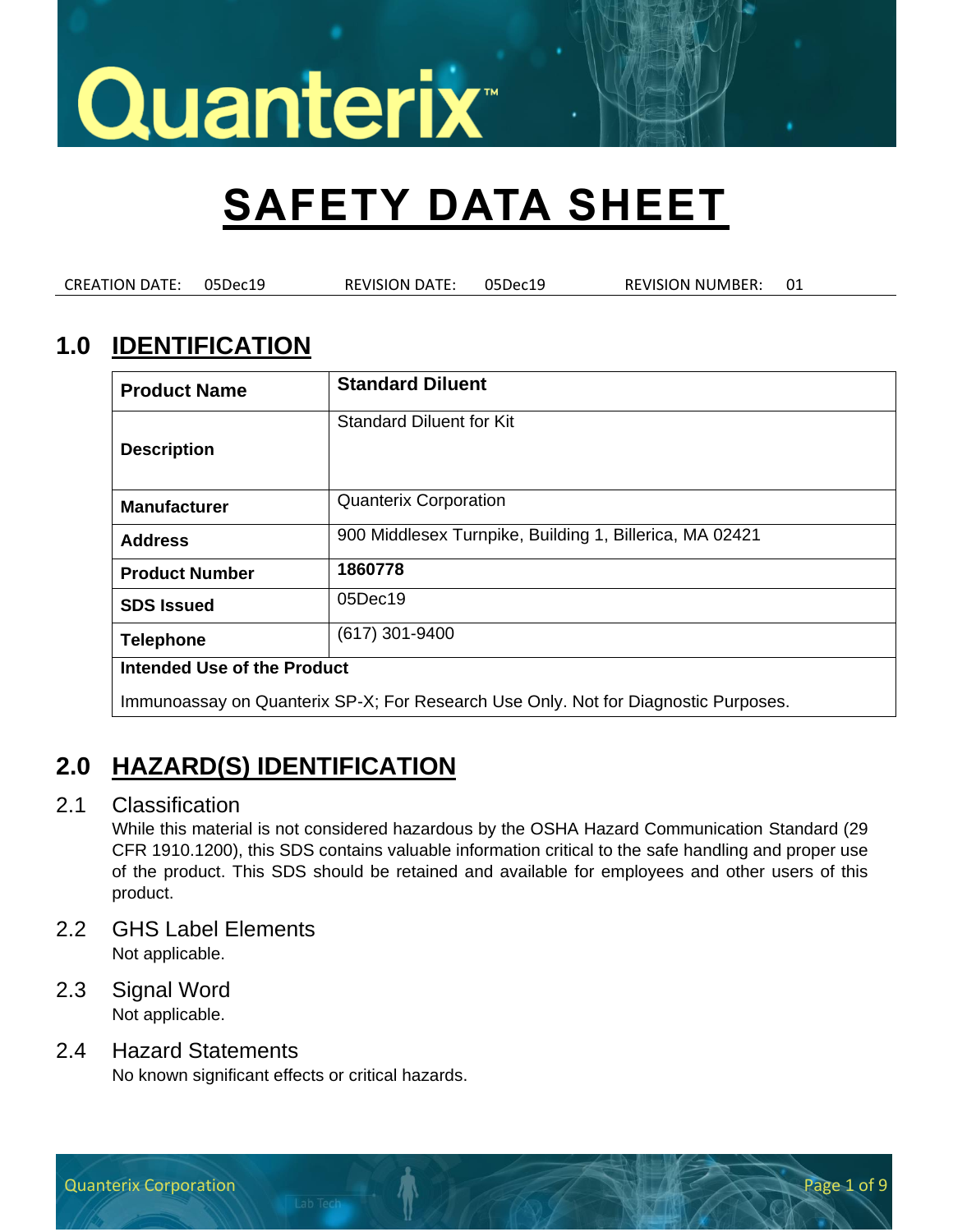- 2.5 Precautionary Statements Not applicable.
- 2.6 Hazards Not Otherwise Classified Not applicable.

## **3.0 COMPOSITION – INFORMATION ON INGREDIENTS**

3.1 Substance / Mixture Mixture.

#### 3.2 Ingredient Name<sup>1,2</sup>

#### **1. Standard Diluent**

| <b>COMPONENT</b>                   | <b>PERCENTAGE</b> | CAS#       |
|------------------------------------|-------------------|------------|
| BAD Diluent 3                      | 93%               |            |
| Horse Serum                        | 7%                |            |
| Hydrogen Bromide; Hydrobromic Acid | $< 0.0001\%$      | 10035-10-6 |

**NOTE 1:** Any concentration shown as a range is to protect confidentiality or is due to batch variation.

**NOTE 2:** There are no additional ingredients present which, within the current knowledge of the supplier and in the concentrations applicable, are classified as hazardous to health or the environment and hence require reporting in this section.

### **4.0 FIRST AID MEASURES**

#### 4.1 Description of Necessary First Aid Measures

#### **1. General**

Never give anything by mouth to an unconscious person. If you feel unwell, seek medical advice (show the label where possible).

#### **2. Eye Contact**

Immediately flush eyes with plenty of water, occasionally lifting the upper and lower eyelids. Check for and remove any contact lenses. Get medical attention if irritation occurs.

#### **3. Inhalation**

Remove victim to fresh air and keep at rest in a position comfortable for breathing. Get medical attention if symptoms occur.

#### **4. Skin Contact**

Flush contaminated skin with plenty of water. Remove contaminated clothing and shoes. Get medical attention if symptoms occur.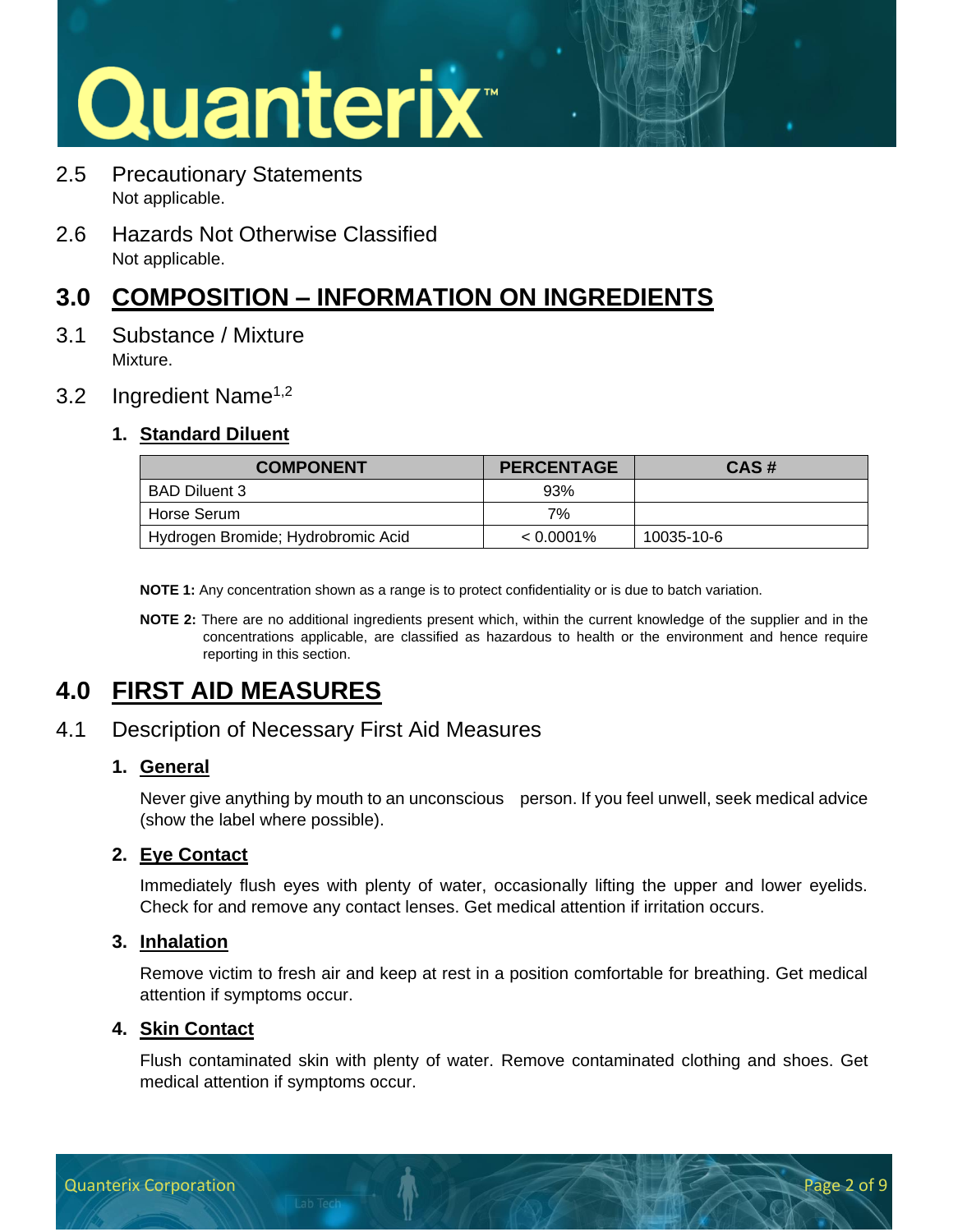#### **5. Ingestion**

Wash out mouth with water. Remove victim to fresh air and keep at rest in a position comfortable for breathing. If material has been swallowed and the exposed person is conscious, give small quantities of water to drink. Do not induce vomiting unless directed to do so by medical personnel. Get medical attention if symptoms occur

#### 4.2 Most Important Symptoms and Effects, Acute and Delayed

#### **1. Potential Acute Health Effects**

| <b>Eve Contact:</b> | No known significant effects or critical hazards.                      |
|---------------------|------------------------------------------------------------------------|
| Inhalation:         | No known significant effects or critical hazards.                      |
|                     | <b>Skin Contact:</b> No known significant effects or critical hazards. |
| Ingestion:          | No known significant effects or critical hazards.                      |

#### **2. Over-exposure Signs and Symptoms**

| <b>Eye Contact:</b>  | No data available. |
|----------------------|--------------------|
| Inhalation:          | No data available. |
| <b>Skin Contact:</b> | No data available. |
| Ingestion:           | No data available. |

### **5.0 FIRE-FIGHTING MEASURES**

#### 5.1 Extinguishing Media

#### **1. Suitable Extinguishing Media**

Use an extinguishing agent suitable for the surrounding fire.

#### **2. Unsuitable Extinguishing Media**

None known.

#### 5.2 Special Hazards Arising from the Substance or Mixture

#### **1. Fire Hazard**

Not flammable.

#### **2. Explosion Hazard**

Product is not explosive.

#### **3. Thermal Decomposition Products**

Decomposition products may include the following materials:

- − carbon dioxide;
- − carbon monoxide;
- − sulfur oxides;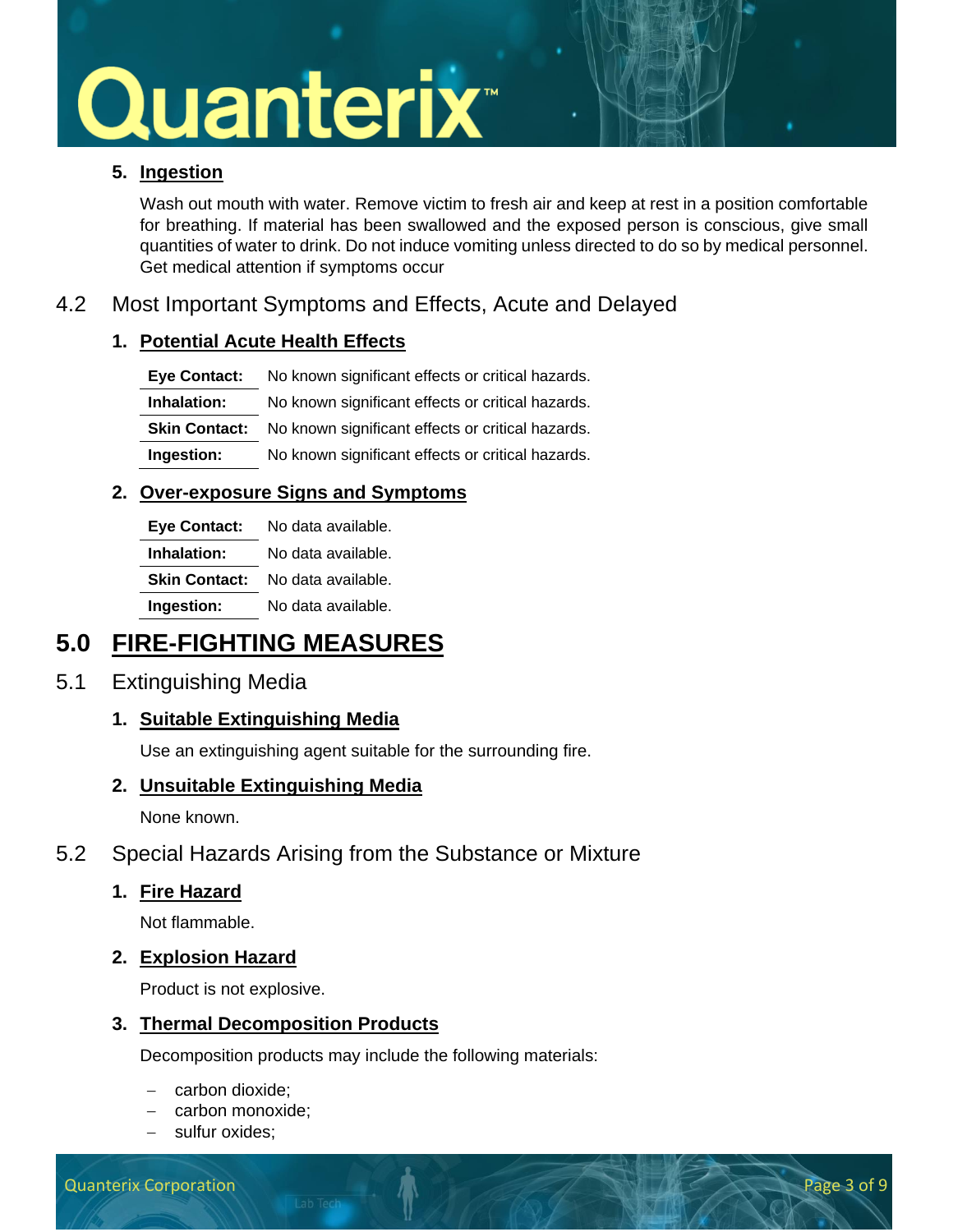

− metal oxide/oxides

#### 5.3 Advice for Fire-Fighters

#### **1. Special Protective Actions**

Promptly isolate the scene by removing all persons from the vicinity of the incident if there is a fire. No action shall be taken involving any personal risk or without suitable training.

#### **2. Special Protective Equipment**

Fire-fighters should wear appropriate protective equipment and self-contained breathing apparatus (SCBA) with a full face-piece operated in positive pressure mode.

### **6.0 ACCIDENTAL RELEASE MEASURES**

6.1 Personal Precautions, Protective Equipment and Emergency Procedures

#### **1. For Non-Emergency Personnel**

No action shall be taken involving any personal risk or without suitable training. Evacuate surrounding areas. Keep unnecessary and unprotected personnel from entering. Do not touch or walk through spilled material. Put on appropriate personal protective equipment.

#### **2. For Emergency Responders**

If specialized clothing is required to deal with the spillage, take note of any information in Section 8 on suitable and unsuitable materials. See also the information in "For nonemergency personnel".

#### 6.2 Environmental Precautions

Avoid dispersal of spilled material and runoff and contact with soil, waterways, drains and sewers. Inform the relevant authorities if the product has caused environmental pollution (sewers, waterways, soil or air).

#### 6.3 Methods and Materials for Containment and Cleaning Up

Stop leak if without risk. Move containers from spill area. Dilute with water and mop up if watersoluble. Alternatively, or if water-insoluble, absorb with an inert dry material and place in an appropriate waste disposal container. Dispose of via a licensed waste disposal contractor.

### **7.0 HANDLING AND STORAGE**

#### 7.1 Precautions for Safe Handling

Put on appropriate personal protective equipment (see section 8). Eating, drinking and smoking should be prohibited in areas where this material is handled, stored and processed. Workers should wash hands and face before eating, drinking and smoking. Do not ingest. Avoid contact with eyes, skin and clothing. Keep in the original container or an approved alternative made from a compatible material, kept tightly closed when not in use. Empty containers retain product residue and can be hazardous. Do not reuse container.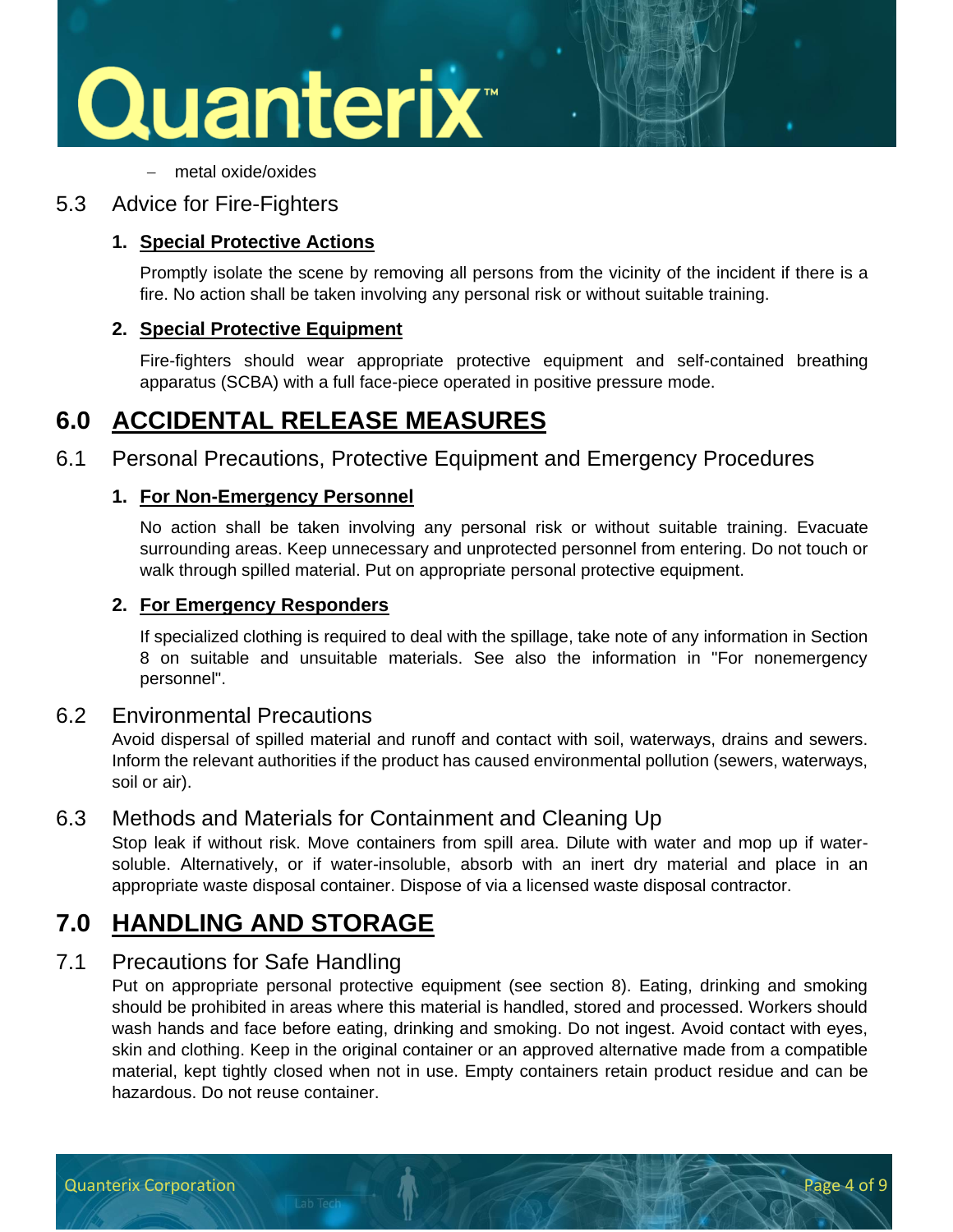### 7.2 Conditions for Safe Storage, Including Incompatibilities

Store in accordance with local regulations. Store in original container protected from direct sunlight in a dry, cool and well-ventilated area, away from incompatible materials (see section 10) and food and drink. Keep container tightly closed and sealed until ready for use. Containers that have been opened must be carefully resealed and kept upright to prevent leakage. Do not store in unlabeled containers. Use appropriate containment to avoid environmental contamination.

## **8.0 EXPOSURE CONTROLS AND PERSONAL PROTECTION**

8.1 Occupational Exposure Limits

| <b>Ingredient Name</b> | <b>Exposure Limits</b> |
|------------------------|------------------------|
| n/a                    | n/a                    |

#### 8.2 Recommended Monitoring procedures:

If this product contains ingredients with exposure limits, personal, workplace atmosphere or biological monitoring may be required to determine the effectiveness of the ventilation or other control measures and/or the necessity to use respiratory protective equipment.

#### 8.3 Engineering Measures:

No special ventilation requirements. Good general ventilation should be sufficient to control worker exposure to airborne contaminants. If this product contains ingredients with exposure limits, use process enclosures, local exhaust ventilation or other engineering controls to keep worker exposure below any recommended or statutory limits.

#### 8.4 Hygiene Measures

Wash hands, forearms and face thoroughly after handling chemical products, before eating, smoking and using the lavatory and at the end of the working period. Appropriate techniques should be used to remove potentially contaminated clothing. Wash contaminated clothing before reusing. Ensure that eyewash stations and safety showers are close to the workstation location.

#### 8.5 Personal Protection

#### **1. Respiratory**

Use a properly fitted, air-purifying or air-fed respirator complying with an approved standard if a risk assessment indicates this is necessary. Respirator selection must be based on known or anticipated exposure levels, the hazards of the product and the safe working limits of the selected respirator.

#### **2. Hands**

Chemical-resistant, impervious gloves complying with an approved standard should be worn at all times when handling chemical products if a risk assessment indicates this is necessary.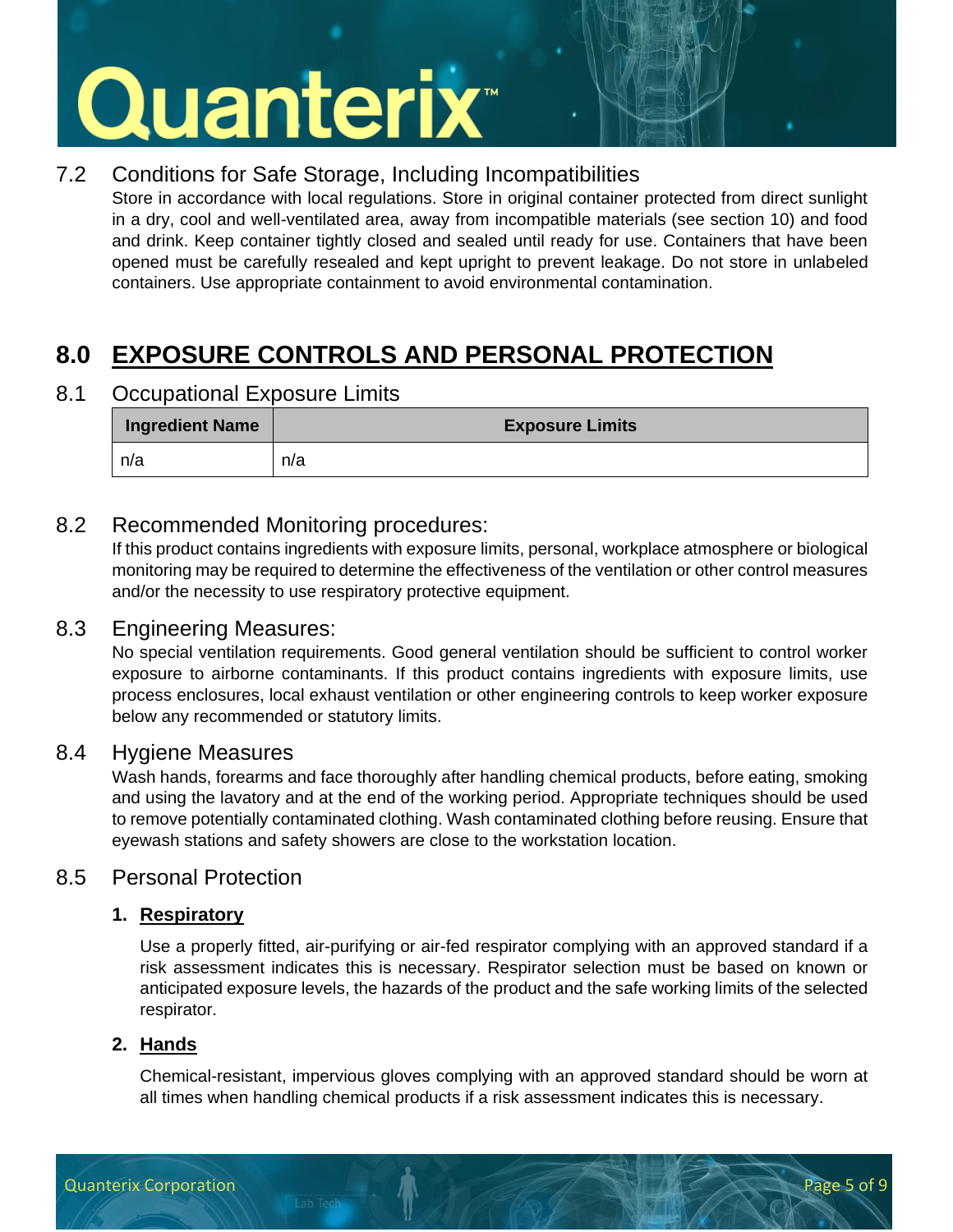#### **3. Eyes**

Safety eyewear complying with an approved standard should be used when a risk assessment indicates this is necessary to avoid exposure to liquid splashes, mists, gases or dusts.

#### **4. Skin**

Personal protective equipment for the body should be selected based on the task being performed and the risks involved and should be approved by a specialist before handling this product.

## **9.0 PHYSICAL AND CHEMICAL PROPERTIES**

#### 9.1 Information on Basic Physical and Chemical Properties

#### **1. Appearance**

| <b>Physical State</b>                                | Liquid             |
|------------------------------------------------------|--------------------|
| Color                                                | Clear              |
| Odor                                                 | No data available. |
| <b>Odor Threshold</b>                                | No data available. |
| рH                                                   | No data available. |
| <b>Melting Point</b>                                 | No data available. |
| <b>Boiling Point</b>                                 | No data available. |
| <b>Flash Point</b>                                   | No data available. |
| <b>Evaporation Rate</b>                              | No data available. |
| Flammability<br>(solid, gas)                         | No data available. |
| <b>Lower and Upper</b><br><b>Explosive Limits</b>    | No data available. |
| <b>Vapor Pressure</b>                                | No data available. |
| <b>Vapor Density</b>                                 | No data available. |
| <b>Relative Density</b>                              | No data available. |
| <b>Solubility</b>                                    | No data available. |
| <b>Partition</b><br>Coefficient: n-<br>octanol/water | No data available. |
| <b>Auto-ignition</b><br><b>Temperature</b>           | No data available. |
| <b>Decomposition</b><br><b>Temperature</b>           | No data available. |
| <b>Viscosity</b>                                     | No data available. |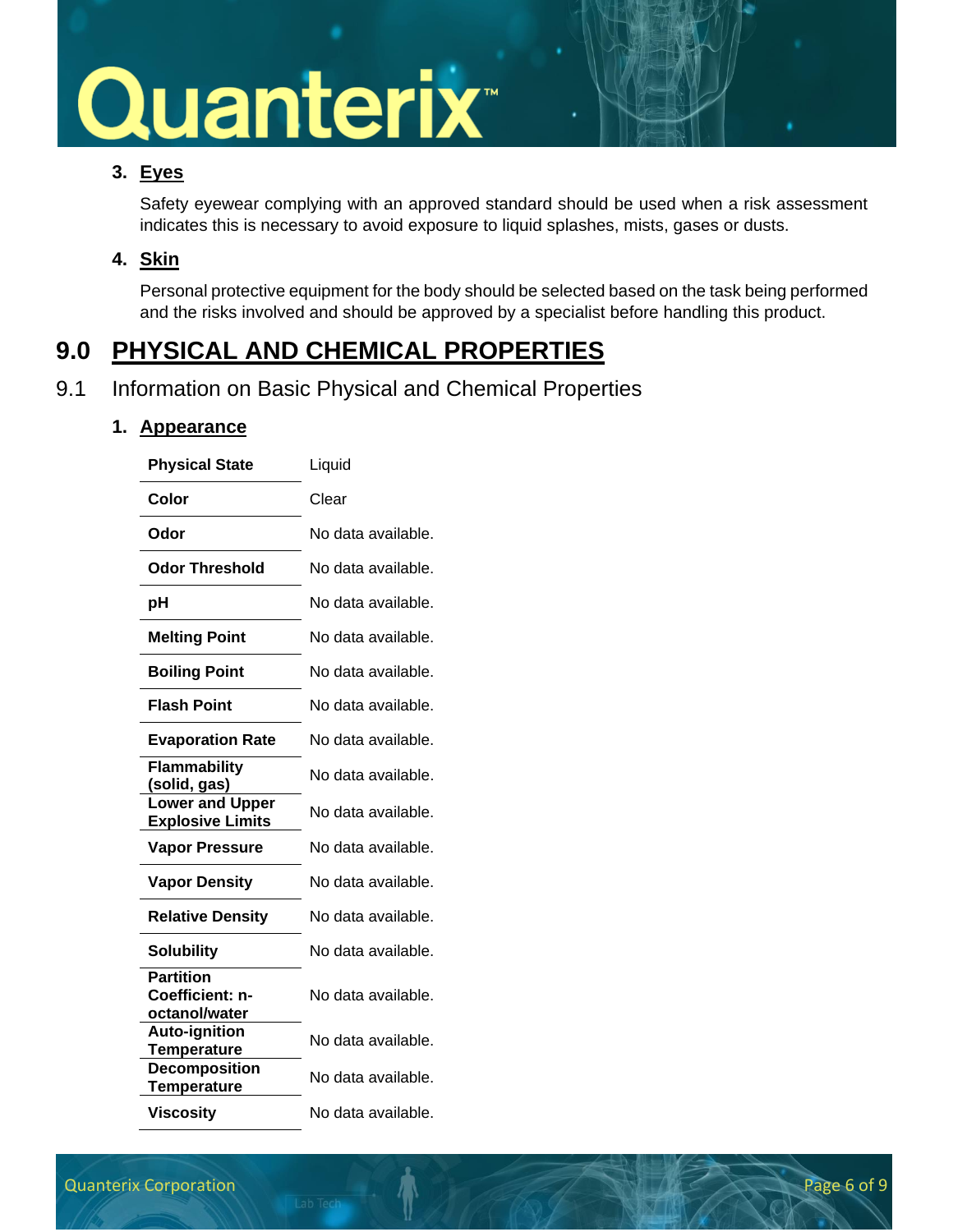## **10.0 STABILITY AND REACTIVITY**

- 10.1 Reactivity No specific test data related to reactivity available for this product or its ingredients.
- 10.2 Chemical Stability The product is stable.
- 10.3 Possibility of Hazardous Reactions Under normal conditions of storage and use, hazardous reactions will not occur.
- 10.4 Conditions to Avoid Keep away from heat.
- 10.5 Incompatible Materials None known.
- 10.6 Hazardous Decomposition Products

Under normal conditions of storage and use, hazardous decomposition products should not be produced.

## **11.0 TOXICOLOGICAL INFORMATION**

#### 11.1 Information on Toxicological Effects

#### **1. Acute Toxicity**

No data available.

#### **2. Irritation / Corrosion**

No data available.

#### **3. Sensitization**

No data available.

#### **4. Mutagenicity**

No data available.

#### **5. Carcinogenicity**

No data available.

#### **6. Reproductive Toxicity**

No data available.

#### **7. Teratogenicity**

No data available.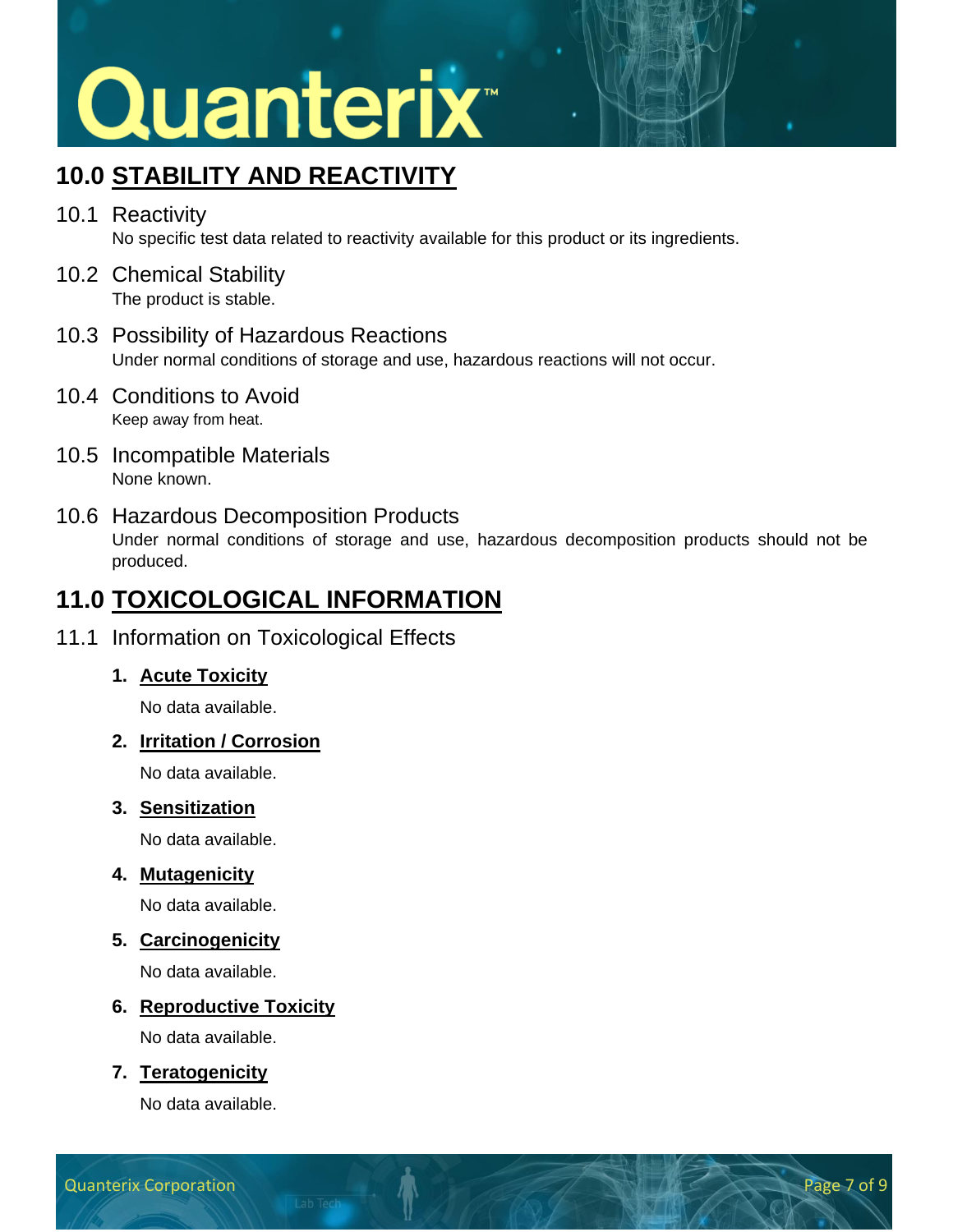#### **8. Specific Organ Toxicity (Single Exposure)**

No data available.

**9. Specific Organ Toxicity (Repeated Exposure)**

No data available.

#### **10.Aspiration Hazard**

No data available.

#### **11.Information on the Likely Routes of Exposure**

No data available.

#### **12.Potential Acute Health Effects**

| <b>Eye Contact:</b>  | No known significant effects or critical hazards. |
|----------------------|---------------------------------------------------|
| Inhalation:          | No known significant effects or critical hazards. |
| <b>Skin Contact:</b> | No known significant effects or critical hazards. |
| Ingestion:           | No known significant effects or critical hazards. |

#### **13.Symptoms Related to the Physical, Chemical and Toxicological Characteristics**

| <b>Eve Contact:</b>  | No known significant effects or critical hazards. |
|----------------------|---------------------------------------------------|
| Inhalation:          | No known significant effects or critical hazards. |
| <b>Skin Contact:</b> | No known significant effects or critical hazards. |
| Ingestion:           | No known significant effects or critical hazards. |

#### **14.Potential Chronic Health Effects**

| General                  | No known significant effects or critical hazards. |
|--------------------------|---------------------------------------------------|
| Carcinogenicity:         | No known significant effects or critical hazards. |
| <b>Mutagenicity</b>      | No known significant effects or critical hazards. |
| Teratogenicity:          | No known significant effects or critical hazards. |
| Developmental:           | No known significant effects or critical hazards. |
| <b>Fertility Effects</b> | No known significant effects or critical hazards. |

## **12.0 ECOLOGICAL INFORMATION**

- 12.1 Ecological Toxicity No data available.
- 12.2 Persistence and Degradability No data available.
- 12.3 Bioaccumulative Potential No data available.